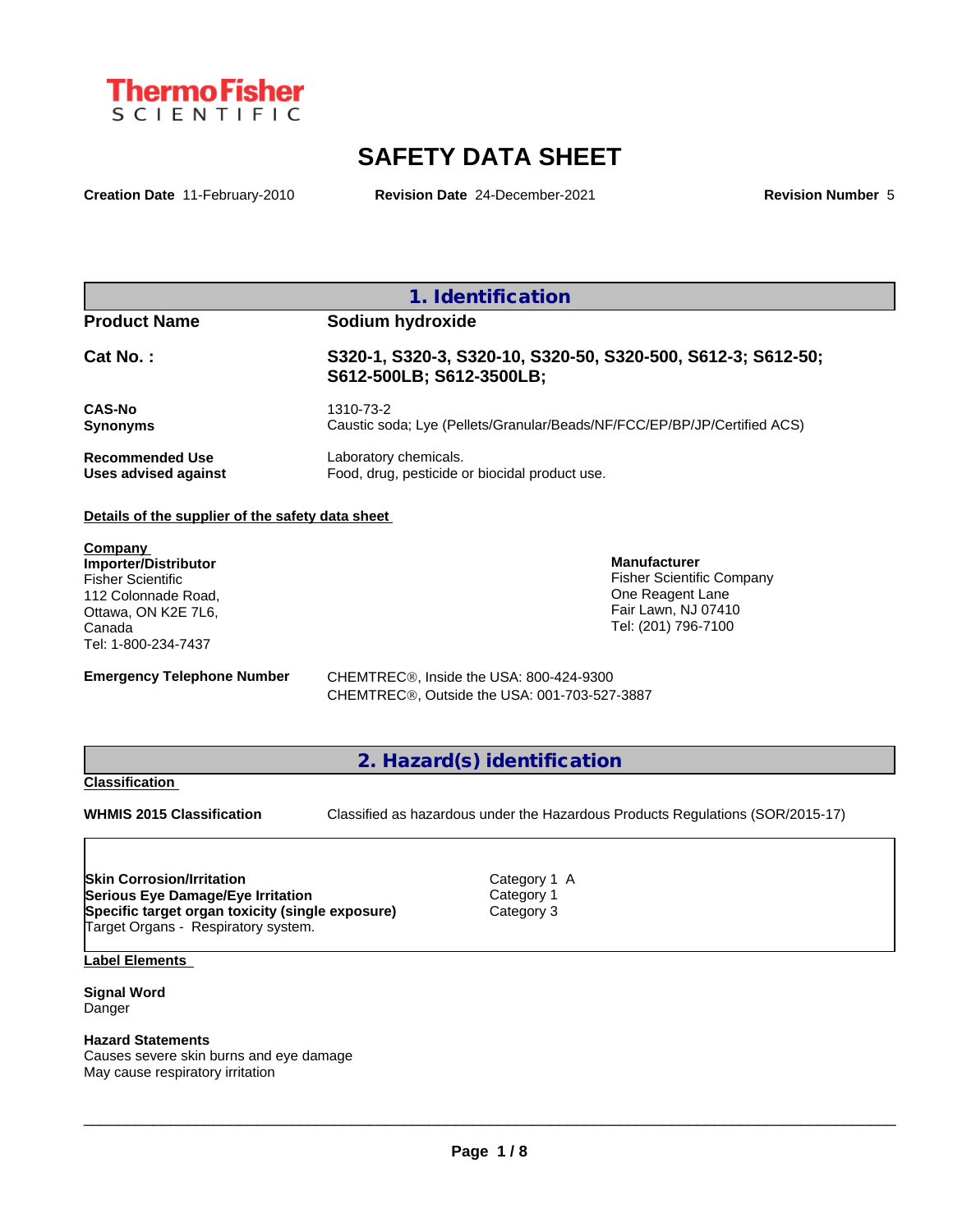

# **Precautionary Statements**

### **Prevention**

Do not breathe dust/fumes/gas/mist/vapours/spray

Wash face, hands and any exposed skin thoroughly after handling

Use only outdoors or in a well-ventilated area

Wear protective gloves/protective clothing/eye protection/face protection

#### **Response**

IF SWALLOWED: Rinse mouth. Do NOT induce vomiting

IF ON SKIN (or hair): Take off immediately all contaminated clothing. Rinse skin with water/ shower

IF INHALED: Remove person to fresh air and keep comfortable for breathing

IF IN EYES: Rinse cautiously with water for several minutes. Remove contact lenses, if present and easy to do. Continue rinsing Immediately call a POISON CENTER/doctor

Wash contaminated clothing before reuse

## **Storage**

Store locked up

Store in a well-ventilated place. Keep container tightly closed

## **Disposal**

Dispose of contents/container to an approved waste disposal plant

# **3. Composition/Information on Ingredients**

| `omponent                   | <b>CAS-No</b>                             | * 01<br><b>Weigh</b> |
|-----------------------------|-------------------------------------------|----------------------|
| hvdroxide<br>sodium         | $\overline{\phantom{a}}$<br>$\Omega$<br>v | - 70                 |
| --<br>Disodium<br>carbonate | 107<br>$\sim$<br>⁄i u<br>- 1<br>. .       | . .                  |

|                                 | 4. First-aid measures                                                                                                                                                                                                                                                                                                                                 |
|---------------------------------|-------------------------------------------------------------------------------------------------------------------------------------------------------------------------------------------------------------------------------------------------------------------------------------------------------------------------------------------------------|
| <b>General Advice</b>           | Show this safety data sheet to the doctor in attendance. Immediate medical attention is<br>required.                                                                                                                                                                                                                                                  |
| <b>Eye Contact</b>              | Rinse immediately with plenty of water, also under the eyelids, for at least 15 minutes.<br>Immediate medical attention is required. Keep eye wide open while rinsing.                                                                                                                                                                                |
| <b>Skin Contact</b>             | Wash off immediately with soap and plenty of water while removing all contaminated<br>clothes and shoes. Call a physician immediately.                                                                                                                                                                                                                |
| Inhalation                      | Remove to fresh air. If not breathing, give artificial respiration. Call a physician or poison<br>control center immediately. Do not use mouth-to-mouth method if victim ingested or inhaled<br>the substance; give artificial respiration with the aid of a pocket mask equipped with a<br>one-way valve or other proper respiratory medical device. |
| Ingestion                       | Immediate medical attention is required. Do NOT induce vomiting. Drink plenty of water.<br>Never give anything by mouth to an unconscious person.                                                                                                                                                                                                     |
| Most important symptoms/effects | Causes burns by all exposure routes. Ingestion causes severe swelling, severe damage to<br>the delicate tissue and danger of perforation: Product is a corrosive material. Use of gastric<br>lavage or emesis is contraindicated. Possible perforation of stomach or esophagus should<br>be investigated                                              |
| <b>Notes to Physician</b>       | Treat symptomatically                                                                                                                                                                                                                                                                                                                                 |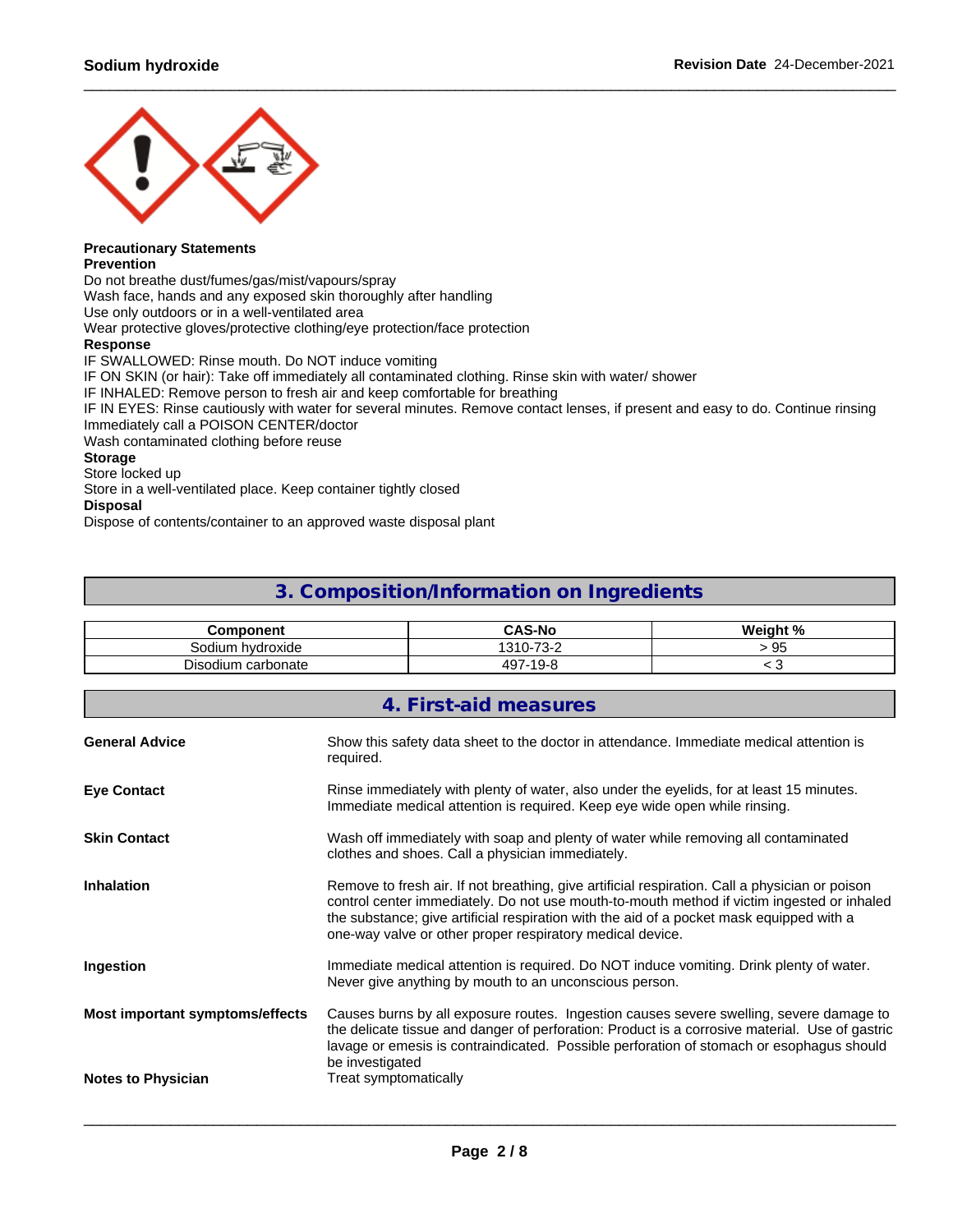## **5. Fire-fighting measures**

| <b>Suitable Extinguishing Media</b>                        | Substance is nonflammable; use agent most appropriate to extinguish surrounding fire. CO<br>2, dry chemical, dry sand, alcohol-resistant foam. |
|------------------------------------------------------------|------------------------------------------------------------------------------------------------------------------------------------------------|
| <b>Unsuitable Extinguishing Media</b>                      | Carbon dioxide (CO2)                                                                                                                           |
| <b>Flash Point</b><br>Method -                             | Not applicable<br>No information available                                                                                                     |
| <b>Autoignition Temperature</b><br><b>Explosion Limits</b> | No information available                                                                                                                       |
| <b>Upper</b>                                               | No data available                                                                                                                              |
| Lower                                                      | No data available                                                                                                                              |
| Sensitivity to Mechanical Impact No information available  |                                                                                                                                                |
| <b>Sensitivity to Static Discharge</b>                     | No information available                                                                                                                       |

### **Specific Hazards Arising from the Chemical**

The product causes burns of eyes, skin and mucous membranes.

### **Hazardous Combustion Products**

Carbon monoxide (CO). Carbon dioxide (CO<sub>2</sub>). Sodium oxides.

## **Protective Equipment and Precautions for Firefighters**

As in any fire, wear self-contained breathing apparatus pressure-demand, MSHA/NIOSH (approved or equivalent) and full protective gear. Thermal decomposition can lead to release of irritating gases and vapors.

| <b>NFPA</b>                      |                                                                                                                                                                     |                    |                                                                                        |  |  |  |  |
|----------------------------------|---------------------------------------------------------------------------------------------------------------------------------------------------------------------|--------------------|----------------------------------------------------------------------------------------|--|--|--|--|
| <b>Health</b>                    | Flammability                                                                                                                                                        | <b>Instability</b> | <b>Physical hazards</b><br>N/A                                                         |  |  |  |  |
|                                  | 6. Accidental release measures                                                                                                                                      |                    |                                                                                        |  |  |  |  |
| <b>Personal Precautions</b>      | contact with skin, eyes or clothing.                                                                                                                                |                    | Use personal protective equipment as required. Evacuate personnel to safe areas. Avoid |  |  |  |  |
| <b>Environmental Precautions</b> | Should not be released into the environment. Do not allow material to contaminate ground<br>water system. Do not flush into surface water or sanitary sewer system. |                    |                                                                                        |  |  |  |  |

**Methods for Containment and Clean** Sweep up and shovel into suitable containers for disposal. Avoid dust formation. **Up**

|          | 7. Handling and storage                                                                                                                                                                                                              |
|----------|--------------------------------------------------------------------------------------------------------------------------------------------------------------------------------------------------------------------------------------|
| Handling | Wear personal protective equipment/face protection. Do not get in eyes, on skin, or on<br>clothing. Use only under a chemical fume hood. Do not breathe dust. Do not ingest. If<br>swallowed then seek immediate medical assistance. |
| Storage. | Keep containers tightly closed in a dry, cool and well-ventilated place. Corrosives area.<br>Store under an inert atmosphere. Protect from moisture. Incompatible Materials. Water.<br>Metals, Acids,                                |

## **8. Exposure controls / personal protection**

## **Exposure Guidelines**

| Component        | Alberta | <b>British</b><br>Columbia | <b>Ontario TWAEVI</b>                                                                 | Quebec | <b>ACGIH TLV</b> | <b>OSHA PEL</b>                                                               | <b>NIOSH IDLH</b> |
|------------------|---------|----------------------------|---------------------------------------------------------------------------------------|--------|------------------|-------------------------------------------------------------------------------|-------------------|
| Sodium hydroxide |         |                            | $ Ceiling: 2 mg/m3 Ceiling: 2 mg/m3  CEV: 2 mg/m3 Ceiling: 2 mg/m3 Ceiling: 2 mg/m3 $ |        |                  | (Vacated)<br>$ Ceiling: 2 mg/m3 Ceiling: 2 mg/m3 $<br>TWA: $2 \text{ ma/m}^3$ | l IDLH: 10 ma/mªl |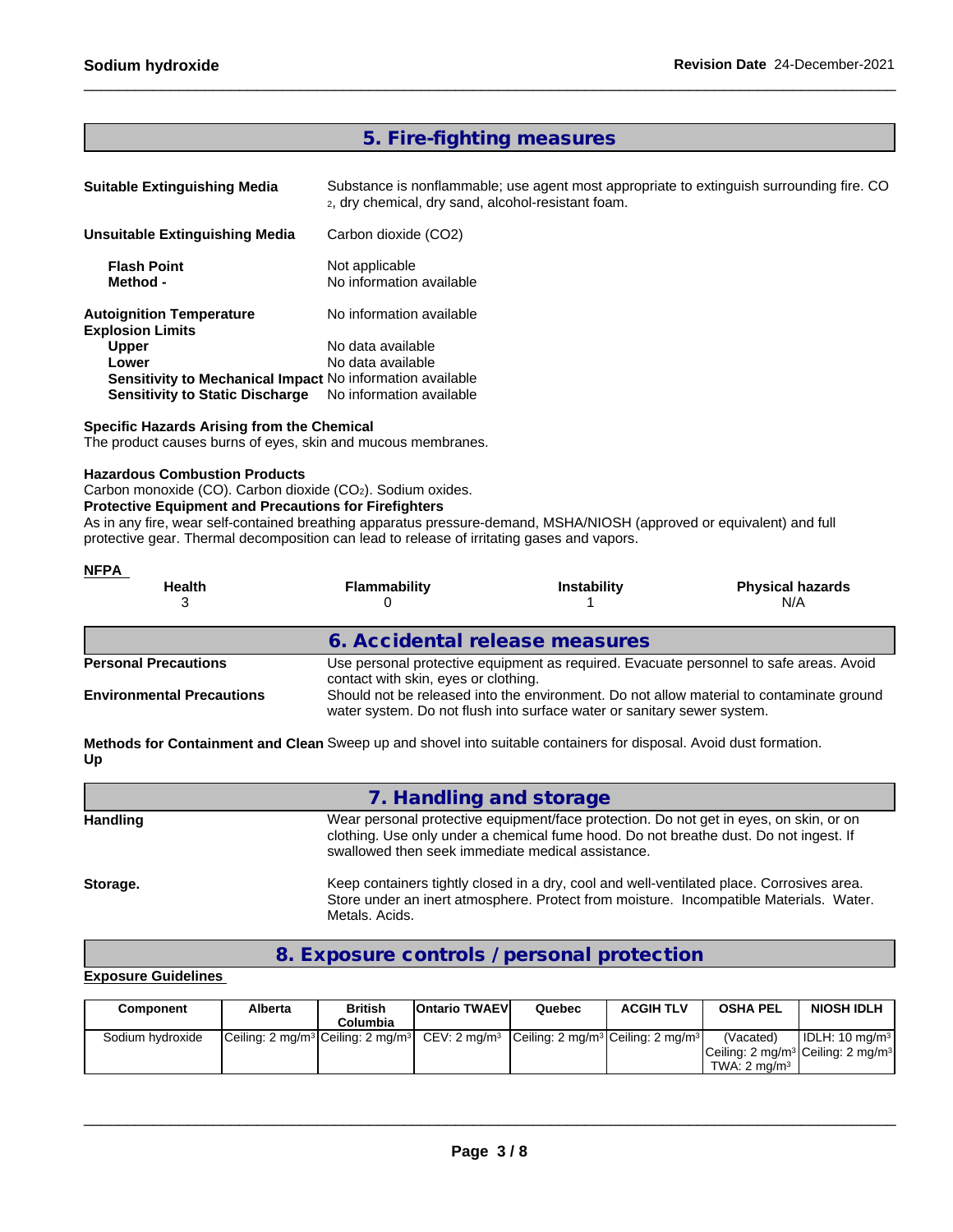#### **Legend**

*ACGIH - American Conference of Governmental Industrial Hygienists OSHA - Occupational Safety and Health Administration NIOSH IDLH: NIOSH - National Institute for Occupational Safety and Health*

#### **Engineering Measures**

Use only under a chemical fume hood. Ensure that eyewash stations and safety showers are close to the workstation location. Wherever possible, engineering control measures such as the isolation or enclosure of the process, the introduction of process or equipment changes to minimise release or contact, and the use of properly designed ventilation systems, should be adopted to control hazardous materials at source

## **Personal protective equipment**

| <b>Eve Protection</b>  | Goggles                                                                   |
|------------------------|---------------------------------------------------------------------------|
| <b>Hand Protection</b> | Wear appropriate protective gloves and clothing to prevent skin exposure. |

| Glove material | <b>Breakthrough time</b> | <b>Glove thickness</b> | Glove comments         |
|----------------|--------------------------|------------------------|------------------------|
| Neoprene       | See manufacturers        |                        | Splash protection only |
|                | recommendations          |                        |                        |

Inspect gloves before use. observe the instructions regarding permeability and breakthrough time which are provided by the supplier of the gloves. (Refer to manufacturer/supplier for information) gloves are suitable for the task: Chemical compatability, Dexterity, Operational conditions, User susceptibility, e.g. sensitisation effects, also take into consideration the specific local conditions under which the product is used, such as the danger of cuts, abrasion. gloves with care avoiding skin contamination.

## **Respiratory Protection**

When workers are facing concentrations above the exposure limit they must use appropriate certified respirators. Follow the OSHA respirator regulations found in 29 CFR 1910.134 or European Standard EN 149. Use a NIOSH/MSHA or European Standard EN 149 approved respirator if exposure limits are exceeded or if irritation or other symptoms are experienced. To protect the wearer, respiratory protective equipment must be the correct fit and be used and maintained properly **Recommended Filter type:** Particulates filter conforming to EN 143

When RPE is used a face piece Fit Test should be conducted

## **Environmental exposure controls**

Prevent product from entering drains.

### **Hygiene Measures**

Handle in accordance with good industrial hygiene and safety practice. Keep away from food, drink and animal feeding stuffs. Do not eat, drink or smoke when using this product. Remove and wash contaminated clothing and gloves, including the inside, before re-use. Wash hands before breaks and after work.

|                                         | 9. Physical and chemical properties |
|-----------------------------------------|-------------------------------------|
| <b>Physical State</b>                   | Solid                               |
| Appearance                              | White                               |
| Odor                                    | Odorless                            |
| <b>Odor Threshold</b>                   | No information available            |
| рH                                      | 14 (5 %)                            |
| <b>Melting Point/Range</b>              | 318 °C / 604.4 °F                   |
| <b>Boiling Point/Range</b>              | 1390 °C / 2534 °F @ 760 mmHg        |
| <b>Flash Point</b>                      | Not applicable                      |
| <b>Evaporation Rate</b>                 | Not applicable                      |
| <b>Flammability (solid,gas)</b>         | No information available            |
| <b>Flammability or explosive limits</b> |                                     |
| <b>Upper</b>                            | No data available                   |
| Lower                                   | No data available                   |
| <b>Vapor Pressure</b>                   | 1 mmHg @ 739 °C                     |
| <b>Vapor Density</b>                    | Not applicable                      |
| <b>Specific Gravity</b>                 | 2.13                                |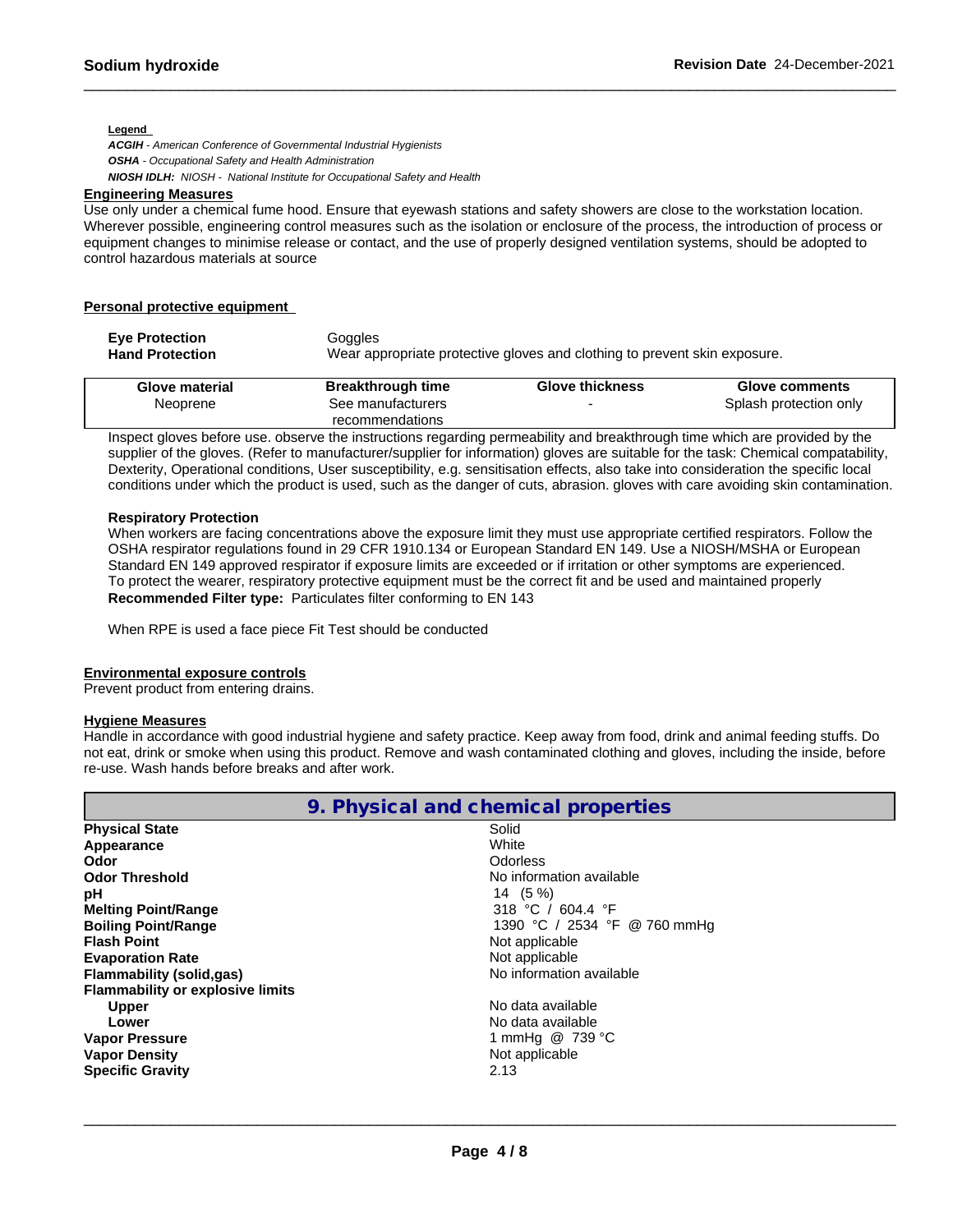| <b>Solubility</b><br><b>Partition coefficient; n-octanol/water</b><br><b>Autoignition Temperature</b><br><b>Decomposition Temperature</b><br><b>Viscosity</b><br>Molecular Formula<br><b>Molecular Weight</b> | Soluble in water<br>No data available<br>No information available<br>No information available<br>Not applicable<br>NaOH<br>40 |
|---------------------------------------------------------------------------------------------------------------------------------------------------------------------------------------------------------------|-------------------------------------------------------------------------------------------------------------------------------|
|                                                                                                                                                                                                               | 10. Stability and reactivity                                                                                                  |
| <b>Reactive Hazard</b>                                                                                                                                                                                        | None known, based on information available                                                                                    |
| <b>Stability</b>                                                                                                                                                                                              | Water reactive. Hygroscopic.                                                                                                  |
| <b>Conditions to Avoid</b>                                                                                                                                                                                    | Avoid dust formation. Incompatible products. Excess heat. Exposure to moist air or water.                                     |
| <b>Incompatible Materials</b>                                                                                                                                                                                 | Water, Metals, Acids                                                                                                          |
|                                                                                                                                                                                                               | Hazardous Decomposition Products Carbon monoxide (CO), Carbon dioxide (CO2), Sodium oxides                                    |
| <b>Hazardous Polymerization</b>                                                                                                                                                                               | Hazardous polymerization does not occur.                                                                                      |
| <b>Hazardous Reactions</b>                                                                                                                                                                                    | None under normal processing.                                                                                                 |

# **11. Toxicological information**

## **Acute Toxicity**

# **Product Information**

| <b>Component Information</b>                                                                         |                              |  |                                                                                          |                           |                              |              |  |                        |            |
|------------------------------------------------------------------------------------------------------|------------------------------|--|------------------------------------------------------------------------------------------|---------------------------|------------------------------|--------------|--|------------------------|------------|
| Component                                                                                            |                              |  | LD50 Oral                                                                                |                           | <b>LD50 Dermal</b>           |              |  | <b>LC50 Inhalation</b> |            |
| Sodium hydroxide                                                                                     |                              |  | $LD50 = 325$ mg/kg (Rat)                                                                 |                           | LD50 = 1350 mg/kg $(Rabbit)$ |              |  | Not listed             |            |
| Disodium carbonate                                                                                   |                              |  | 2800 mg/kg (Rat)                                                                         |                           | > 2000 mg/kg (rabbit)        |              |  | 2.3 mg/l 2h (Rat)      |            |
| <b>Toxicologically Synergistic</b><br><b>Products</b>                                                |                              |  | No information available                                                                 |                           |                              |              |  |                        |            |
| Delayed and immediate effects as well as chronic effects from short and long-term exposure           |                              |  |                                                                                          |                           |                              |              |  |                        |            |
| <b>Irritation</b>                                                                                    |                              |  | Causes severe burns by all exposure routes                                               |                           |                              |              |  |                        |            |
| <b>Sensitization</b>                                                                                 |                              |  | No information available                                                                 |                           |                              |              |  |                        |            |
| Carcinogenicity                                                                                      |                              |  | The table below indicates whether each agency has listed any ingredient as a carcinogen. |                           |                              |              |  |                        |            |
| Component                                                                                            | <b>IARC</b><br><b>CAS-No</b> |  |                                                                                          | <b>NTP</b>                |                              | <b>ACGIH</b> |  | <b>OSHA</b>            | Mexico     |
| Sodium hydroxide                                                                                     | 1310-73-2                    |  | Not listed                                                                               | Not listed                |                              | Not listed   |  | Not listed             | Not listed |
| Disodium carbonate                                                                                   | 497-19-8                     |  | Not listed                                                                               | Not listed                |                              | Not listed   |  | Not listed             | Not listed |
| <b>Mutagenic Effects</b>                                                                             |                              |  | Mutagenic effects have occurred in experimental animals.                                 |                           |                              |              |  |                        |            |
| <b>Reproductive Effects</b>                                                                          |                              |  | No information available.                                                                |                           |                              |              |  |                        |            |
| <b>Developmental Effects</b>                                                                         |                              |  | No information available.                                                                |                           |                              |              |  |                        |            |
| <b>Teratogenicity</b>                                                                                |                              |  |                                                                                          | No information available. |                              |              |  |                        |            |
| Respiratory system<br><b>STOT - single exposure</b><br>None known<br><b>STOT - repeated exposure</b> |                              |  |                                                                                          |                           |                              |              |  |                        |            |
| <b>Aspiration hazard</b>                                                                             |                              |  | No information available                                                                 |                           |                              |              |  |                        |            |
|                                                                                                      |                              |  |                                                                                          |                           |                              |              |  |                        |            |

**Symptoms / effects,both acute and** Ingestion causes severe swelling, severe damage to the delicate tissue and danger of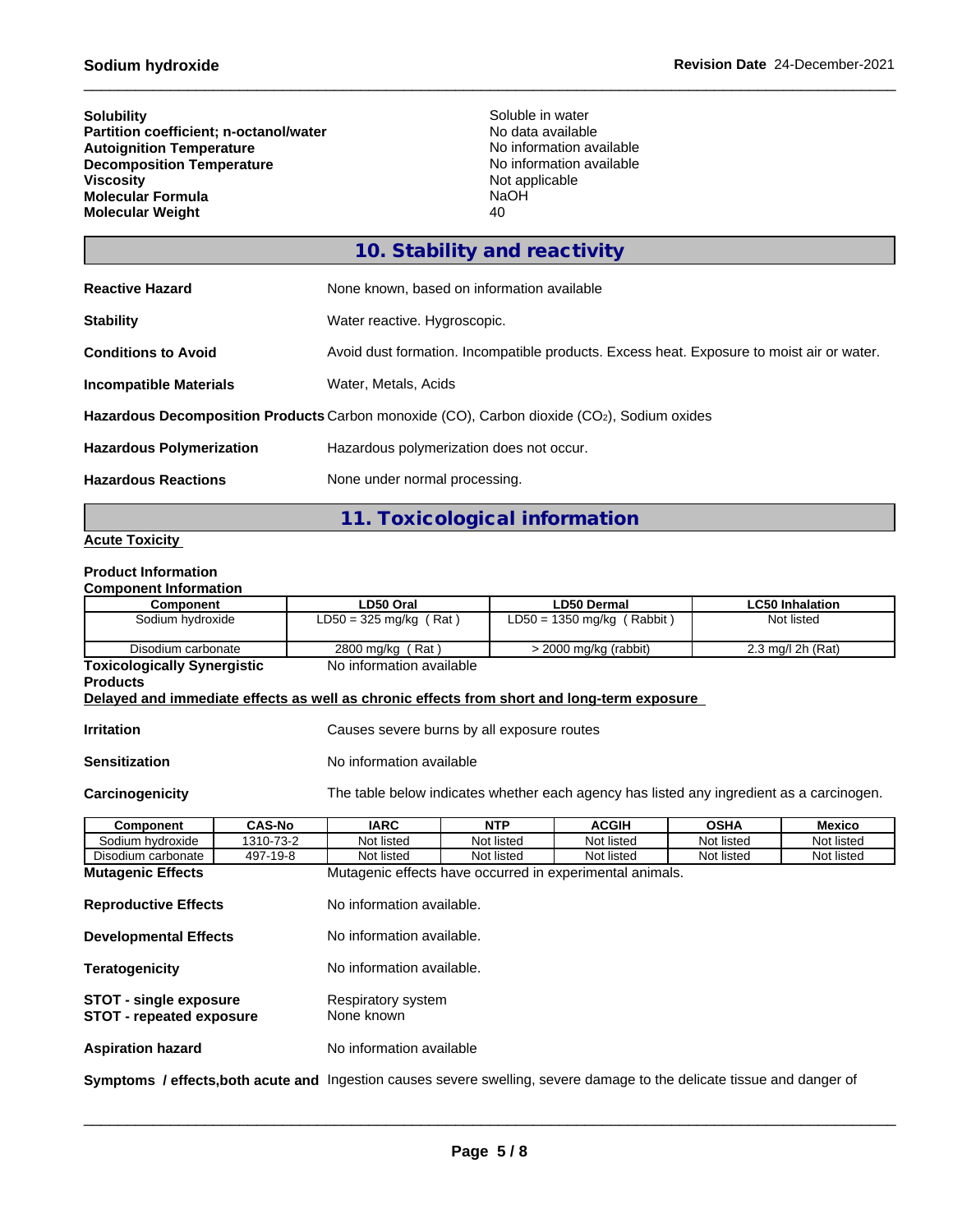| delayed                                | perforation: Product is a corrosive material. Use of gastric lavage or emesis is<br>contraindicated. Possible perforation of stomach or esophagus should be investigated |
|----------------------------------------|--------------------------------------------------------------------------------------------------------------------------------------------------------------------------|
| <b>Endocrine Disruptor Information</b> | No information available                                                                                                                                                 |
| <b>Other Adverse Effects</b>           | The toxicological properties have not been fully investigated.                                                                                                           |
|                                        | 12. Ecological information                                                                                                                                               |

## **Ecotoxicity**

Do not empty into drains. Contains a substance which is:. Harmful to aquatic organisms. The product contains following substances which are hazardous for the environment.

| Component                            | <b>Freshwater Algae</b> | <b>Freshwater Fish</b>                                                                  | <b>Microtox</b> | <b>Water Flea</b>                          |
|--------------------------------------|-------------------------|-----------------------------------------------------------------------------------------|-----------------|--------------------------------------------|
| Sodium hydroxide                     |                         | $LC50: = 45.4$ mg/L, 96h<br>static (Oncorhynchus<br>mykiss)                             |                 | Not listed                                 |
| Disodium carbonate                   | Not listed              | Lepomis macrochirus: LC50:<br>300 mg/L/96h<br>IGambusia affinis: LC50: 740I<br>mg/L/96h |                 | $EC50: = 265$ mg/L, 48h<br>(Daphnia magna) |
| <b>Persistence and Degradability</b> |                         | Soluble in water Persistence is unlikely based on information available.                |                 |                                            |

| Bioaccumulation/ Accumulation |  |
|-------------------------------|--|
|-------------------------------|--|

**No information available.** 

#### **Mobility** Mobility **Mobility** Will likely be mobile in the environment due to its water solubility.

**13. Disposal considerations**

**Waste Disposal Methods** Chemical waste generators must determine whether a discarded chemical is classified as a hazardous waste. Chemical waste generators must also consult local, regional, and national hazardous waste regulations to ensure complete and accurate classification.

# **14. Transport information**

| <u>DOT</u>                  |                            |
|-----------------------------|----------------------------|
| UN-No                       | UN1823                     |
| <b>Proper Shipping Name</b> | Sodium hydroxide, solid    |
| <b>Hazard Class</b>         | 8                          |
| <b>Packing Group</b>        | Ш                          |
| <b>TDG</b>                  |                            |
| UN-No                       | UN1823                     |
| <b>Proper Shipping Name</b> | SODIUM HYDROXIDE, SOLID    |
| <b>Hazard Class</b>         | 8                          |
| <b>Packing Group</b>        | Ш                          |
| <b>IATA</b>                 |                            |
| UN-No                       | <b>UN1823</b>              |
| <b>Proper Shipping Name</b> | SODIUM HYDROXIDE, SOLID    |
| <b>Hazard Class</b>         | 8                          |
| <b>Packing Group</b>        | Ш                          |
| <b>IMDG/IMO</b>             |                            |
| UN-No                       | UN1823                     |
| <b>Proper Shipping Name</b> | SODIUM HYDROXIDE, SOLID    |
| <b>Hazard Class</b>         | 8                          |
| <b>Packing Group</b>        |                            |
|                             | 15. Regulatory information |

**All of the components in the product are on the following Inventory lists:** China X = listed Australia U.S.A. (TSCA) Canada (DSL/NDSL) Europe (EINECS/ELINCS/NLP) Australia (AICS) Korea (KECL) China (IECSC) Japan (ENCS) Philippines (PICCS)

#### **International Inventories**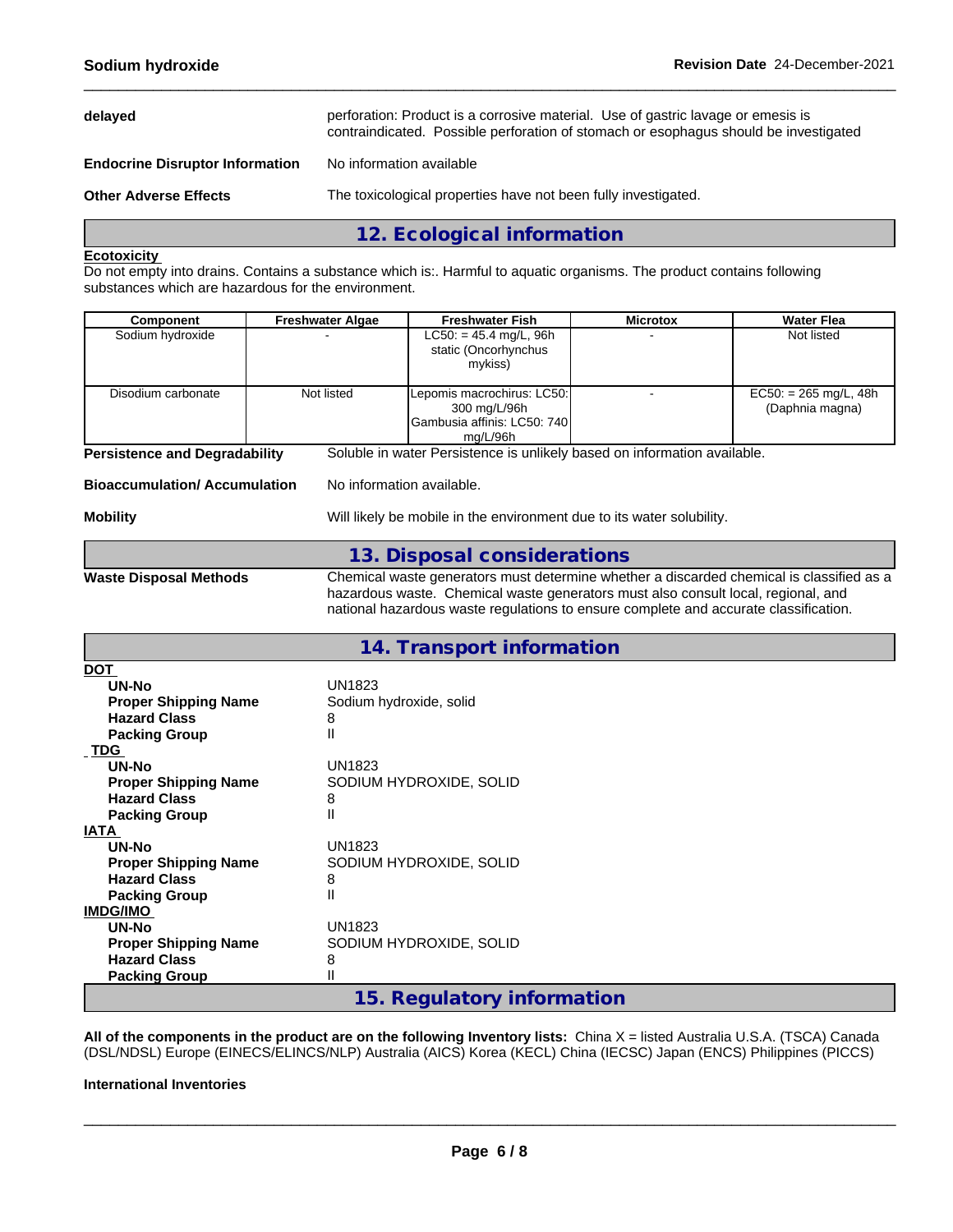| Component          | <b>CAS-No</b> | <b>DSL</b>   | <b>NDSL</b> | <b>TSCA</b> | <b>TSCA Inventory</b><br>notification -<br><b>Active-Inactive</b> |      | <b>EINECS</b> | <b>ELINCS</b> | <b>NLP</b>   |
|--------------------|---------------|--------------|-------------|-------------|-------------------------------------------------------------------|------|---------------|---------------|--------------|
| Sodium hydroxide   | 1310-73-2     |              |             |             | <b>ACTIVE</b>                                                     |      | 215-185-5     |               |              |
| Disodium carbonate | 497-19-8      |              |             |             | <b>ACTIVE</b>                                                     |      | 207-838-8     |               |              |
|                    |               |              |             |             |                                                                   |      |               |               |              |
| Component          | <b>CAS-No</b> | <b>IECSC</b> | <b>KECL</b> | <b>ENCS</b> | <b>ISHL</b>                                                       | TCSI | AICS          | <b>NZIoC</b>  | <b>PICCS</b> |
| Sodium hydroxide   | 1310-73-2     |              | KE-31487    |             |                                                                   |      |               |               |              |
| Disodium carbonate | 497-19-8      |              | KE-31380    |             |                                                                   |      |               |               |              |

#### **Legend:**

X - Listed '-' - Not Listed

**KECL** - NIER number or KE number (http://ncis.nier.go.kr/en/main.do)

**DSL/NDSL** - Canadian Domestic Substances List/Non-Domestic Substances List

**TSCA** - United States Toxic Substances Control Act Section 8(b) Inventory

**EINECS/ELINCS** - European Inventory of Existing Commercial Chemical Substances/EU List of Notified Chemical Substances

**IECSC** - Chinese Inventory of Existing Chemical Substances

**KECL** - Korean Existing and Evaluated Chemical Substances

**ENCS** - Japanese Existing and New Chemical Substances

**AICS** - Australian Inventory of Chemical Substances

**PICCS** - Philippines Inventory of Chemicals and Chemical Substances

#### **Canada**

SDS in compliance with provisions of information as set out in Canadian Standard - Part 4, Schedule 1 and 2 of the Hazardous Products Regulations (HPR) and meets the requirements of the HPR (Paragraph 13(1)(a) of the Hazardous Products Act (HPA)).

#### **Other International Regulations**

#### **Authorisation/Restrictions according to EU REACH**

| <b>Component</b>   | <b>REACH (1907/2006) - Annex XIV -</b><br><b>Substances Subject to</b><br>Authorization | REACH (1907/2006) - Annex XVII -  <br> Restrictions on Certain Dangerous   1907/2006) article 59  - Candidate  <br><b>Substances</b> | <b>REACH Regulation (EC)</b><br>List of Substances of Very High<br><b>Concern (SVHC)</b> |
|--------------------|-----------------------------------------------------------------------------------------|--------------------------------------------------------------------------------------------------------------------------------------|------------------------------------------------------------------------------------------|
| Sodium hydroxide   |                                                                                         | Use restricted. See item 75.<br>(see link for restriction details)                                                                   |                                                                                          |
| Disodium carbonate |                                                                                         | Use restricted. See item 75.<br>(see link for restriction details)                                                                   |                                                                                          |

*https://echa.europa.eu/substances-restricted-under-reach*

#### **Safety, health and environmental regulations/legislation specific for the substance or mixture**

| Component          | <b>CAS-No</b> | <b>OECD HPV</b> | <b>Persistent Organic</b><br><b>Pollutant</b> | <b>Ozone Depletion</b><br><b>Potential</b> | <b>Restriction of</b><br><b>Hazardous</b><br><b>Substances (RoHS)</b> |
|--------------------|---------------|-----------------|-----------------------------------------------|--------------------------------------------|-----------------------------------------------------------------------|
| Sodium hydroxide   | 1310-73-2     | _isted          | Not applicable                                | Not applicable                             | Not applicable                                                        |
| Disodium carbonate | 497-19-8      | _isted          | Not applicable                                | Not applicable                             | Not applicable                                                        |

| Component          | <b>CAS-No</b> | Seveso III Directive<br>Seveso III Directive       |                   | Rotterdam               | <b>Basel Convention</b> |
|--------------------|---------------|----------------------------------------------------|-------------------|-------------------------|-------------------------|
|                    |               | (2012/18/EC) -                                     | (2012/18/EC) -    | <b>Convention (PIC)</b> | (Hazardous Waste)       |
|                    |               | <b>Qualifying Quantities Qualifying Quantities</b> |                   |                         |                         |
|                    |               | for Maior Accident                                 | for Safety Report |                         |                         |
|                    |               | <b>Notification</b>                                | Requirements      |                         |                         |
| Sodium hydroxide   | 1310-73-2     | Not applicable                                     | Not applicable    | Not applicable          | Annex I - Y35           |
| Disodium carbonate | 497-19-8      | Not applicable                                     | Not applicable    | Not applicable          | Not applicable          |

## **16. Other information**

**Prepared By** Regulatory Affairs